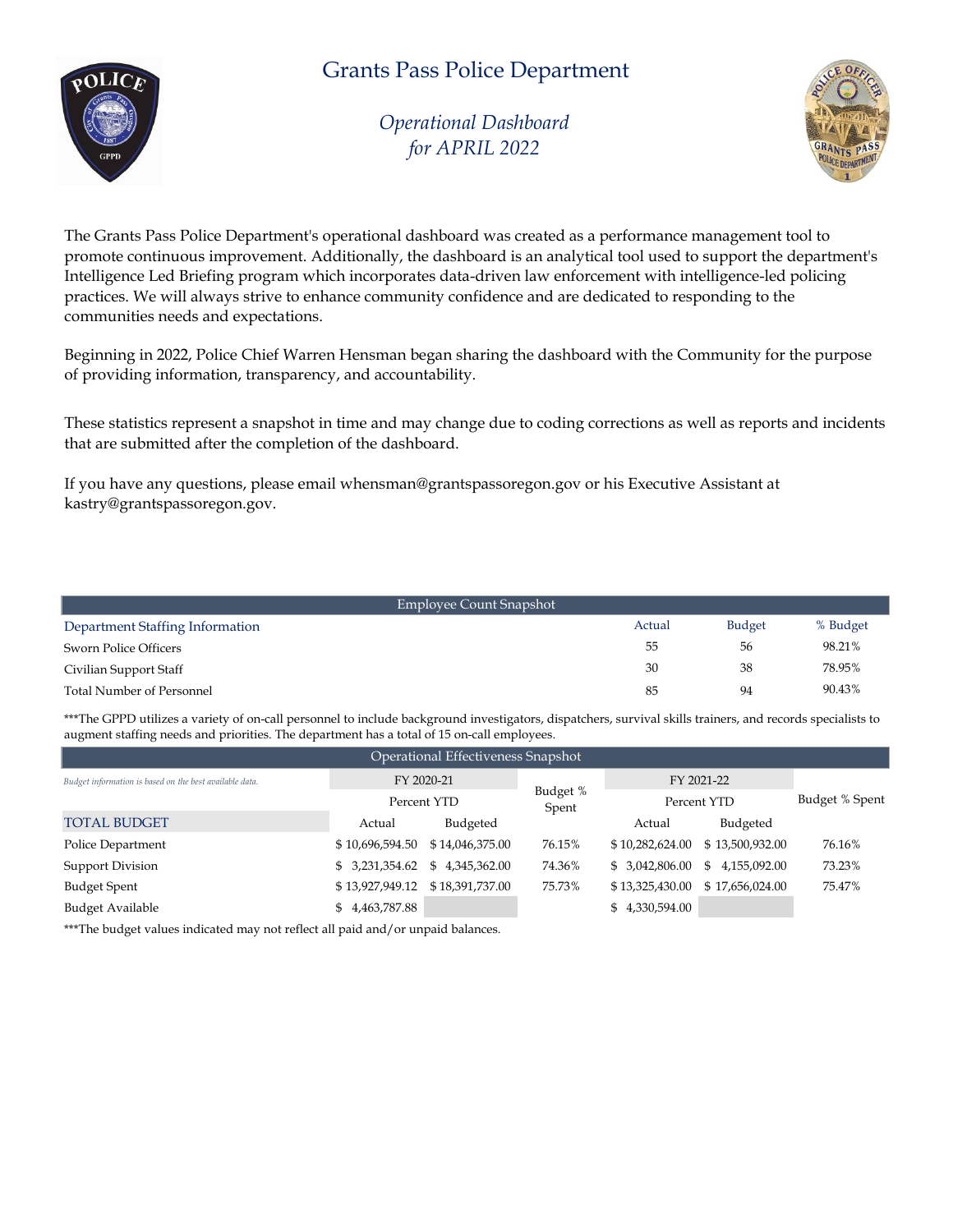### *Operational Dashboard for APRIL 2022*



2022 Population Estimate = 38,668 (Adopted Budget FY 21-22)

 $\rm oCLIC$ 

| Crime Snapshot                         |                |                |             |                |                |            |  |
|----------------------------------------|----------------|----------------|-------------|----------------|----------------|------------|--|
| ***Selected crimes only.               | APRIL 2021     | APRIL 2022     | % CHG       | $2021$ YTD     | 2022 YTD       | % CHG      |  |
| <b>Person Crimes</b>                   | 45             | 53             | 17.78%      | 223            | 172            | $-22.87%$  |  |
| Assault (Aggravated/Other)             | 43             | 50             | 16.28%      | 194            | 156            | $-19.59%$  |  |
| -Domestic Violence Assault             | 11             | 21             | 90.91%      | 53             | 54             | 1.89%      |  |
| Homicide                               | $\mathbf{0}$   | $\Omega$       | N/A         | $\overline{2}$ | $\mathbf{1}$   | $-50.00\%$ |  |
| Kidnapping (includes custodial crimes) | $\mathbf{0}$   | $\mathbf{0}$   | N/A         | 5              | $\overline{2}$ | $-60.00\%$ |  |
| Robbery                                | $\overline{2}$ | $\overline{2}$ | $0.00\%$    | 14             | 9              | $-35.71%$  |  |
| Sexual Assault                         | $\mathbf{0}$   | $\mathbf{1}$   | N/A         | 8              | $\overline{4}$ | $-50.00\%$ |  |
| Sex Offense                            | $\overline{2}$ | $\mathbf{1}$   | $-50.00%$   | 5              | 3              | $-40.00\%$ |  |
| <b>Property Crimes</b>                 | 112            | 123            | 9.82%       | 470            | 559            | 18.94%     |  |
| Arson                                  | $\mathbf{1}$   | $\mathbf{0}$   | $-100.00\%$ | 3              | 8              | 166.67%    |  |
| <b>Total Burglaries</b>                | 5              | 8              | 60.00%      | 25             | 40             | 60.00%     |  |
| -Commercial                            | $\overline{2}$ | $\overline{4}$ | 100.00%     | $\overline{4}$ | 13             | 225.00%    |  |
| -Residential                           | $\mathbf{1}$   | 3              | 200.00%     | 9              | 16             | 77.78%     |  |
| -Other                                 | $\overline{2}$ | $\mathbf{1}$   | $-50.00\%$  | 12             | 11             | $-8.33%$   |  |
| Forgery/Counterfeiting                 | 5              | 10             | 100.00%     | 34             | 33             | $-2.94%$   |  |
| Fraud                                  | $\overline{7}$ | 14             | 100.00%     | 76             | 54             | $-28.95%$  |  |
| Motor Vehicle Theft                    | 11             | 7              | $-36.36%$   | 48             | 49             | 2.08%      |  |
| Theft                                  | 80             | 99             | 23.75%      | 327            | 422            | 29.05%     |  |
| Unauthorized Entry to a Motor Vehicle  | 15             | $\mathbf{Q}$   | $-40.00%$   | 67             | 40             | $-40.30%$  |  |
| <b>Societal Incidents</b>              | 143            | 130            | $-9.09%$    | 767            | 685            | $-10.69%$  |  |
| Disorderly Conduct                     | 35             | 13             | $-62.86%$   | 87             | 57             | $-34.48%$  |  |
| <b>DUII</b>                            | 16             | 17             | 6.25%       | 131            | 64             | $-51.15%$  |  |
| Drug Offenses                          | 27             | 16             | $-40.74%$   | 174            | 100            | $-42.53%$  |  |
| Family Offense                         | $\mathbf{1}$   | $\mathbf{0}$   | $-100.00\%$ | $\mathfrak{Z}$ | $\mathbf{1}$   | $-66.67%$  |  |
| PCS Violation (HB 110)                 | 35             | 30             | $-14.29%$   | 151            | 134            | $-11.26%$  |  |
| Sobering Center Transport              | 40             | 20             | $-50.00\%$  | 172            | 162            | $-5.81%$   |  |
| Trespassing                            | 8              | 40             | 400.00%     | 79             | 182            | 130.38%    |  |
| Vandalism - Criminal                   | 16             | 7              | $-56.25%$   | 57             | 42             | $-26.32%$  |  |
| Vandalism - Result of Another Crime    | 34             | 47             | 38.24%      | 109            | 174            | 59.63%     |  |
| Violation of City Ordinance            | 10             | 27             | 170.00%     | 43             | 82             | 90.70%     |  |
| <b>Weapon Offense</b>                  | 14             | 11             | $-21.43%$   | 54             | 47             | $-12.96%$  |  |

\*\*\*Person Crime = Assault, Domestic Assualt, Homicide, Kidnapping, Robbery, and all Sex Offenses.

\*\*\*Property Crimes = Arson, Burgarly by Location Type, Forgery/Counterfeiting, Fraud, Motor Vehicle Theft, and Unauthorized Entry to a Motor Vehicle.

\*\*\*Societal Crimes = Disorderly Conduct, DUII, Drug Offenses, Family Offenses, Sobering Center Transports, Trespass, Vandalism, VCO, and Weapons Offenses.

\*\*\*The data is National Incident Based Reporting System (NIBRS) compliant and not Uniform Crime Report (UCR) compliant and cannot be compared to any report using that standard. For more info on NIBRS: https://www.fbi.gov/services/cjis/ucr/nibrs.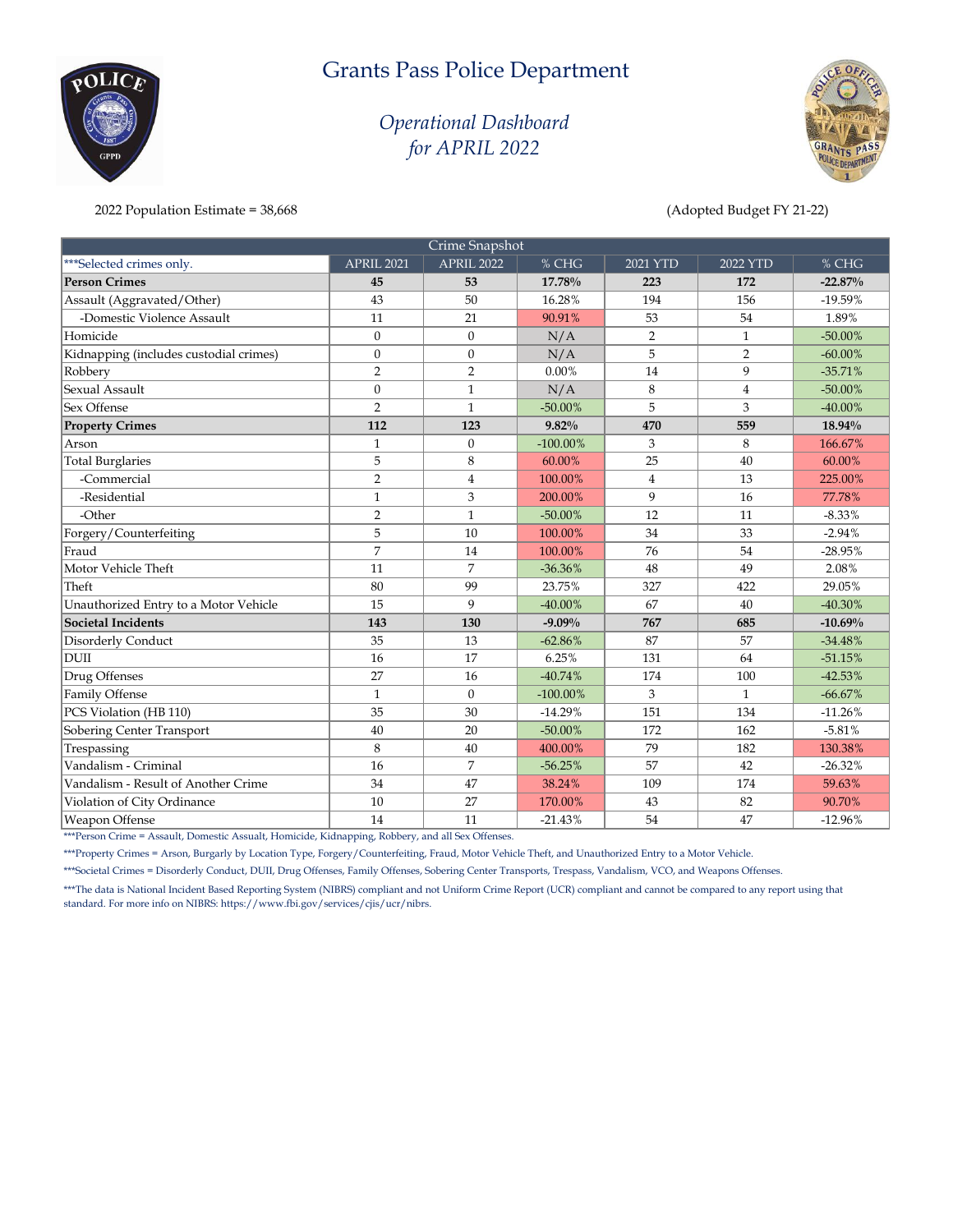### *Operational Dashboard for APRIL 2022*



2022 Population Estimate = 38,668 (Adopted Budget FY 21-22)

 $\delta \Omega$ 

| Arrests (*Includes CTA)                | 229        | 298        | $30.13\%$ | 895      | 1066     | $19.11\%$ |
|----------------------------------------|------------|------------|-----------|----------|----------|-----------|
| -Summoned/Cited                        | 34         | 37         | 8.82%     | 308      | 212      | $-31.17%$ |
| -In Custody                            | 195        | 261        | 33.85%    | 587      | 854      | 45.49%    |
| -Warrant                               | 120        | 112        | $-6.67\%$ | 663      | 511      | $-22.93%$ |
| <b>Calls for Service</b>               | APRIL 2021 | APRIL 2022 | $%$ CHG   | 2021 YTD | 2022 YTD | $%$ CHG   |
| <b>Total Calls</b>                     | 4,851      | 4,588      | $-5.42%$  | 19,027   | 18,815   | $-1.11%$  |
| -Dispatched                            | 2,880      | 2,901      | 0.73%     | 10,762   | 11,545   | 7.28%     |
| -Self-Initiated                        | 1.971      | 1.687      | $-14.41%$ | 8.265    | 7.270    | $-12.04%$ |
| Response Time (Citizen Initiated Only) | APRIL 2021 | APRIL 2022 | $%$ CHG   | 2021 YTD | 2022 YTD | $%$ CHG   |
| Priority 1 & 2                         | 0:05:38    | 0:05:14    | $-7.16\%$ | 0:05:44  | 0:05:40  | $-1.40%$  |
| Priority 3                             | 0:07:09    | 0:08:43    | 22.09%    | 0:09:15  | 0:08:30  | $-8.17%$  |
| Priority 4 & 5                         | 1:17:35    | 0:27:02    | $-65.15%$ | 0:49:11  | 0:19:30  | $-60.34%$ |

\*\*\*Call create time to unit arrival time.



**Priority 1 calls =**  Imminent threat to life

**Priority 2 calls =**  Immediate threat to life, occurring now